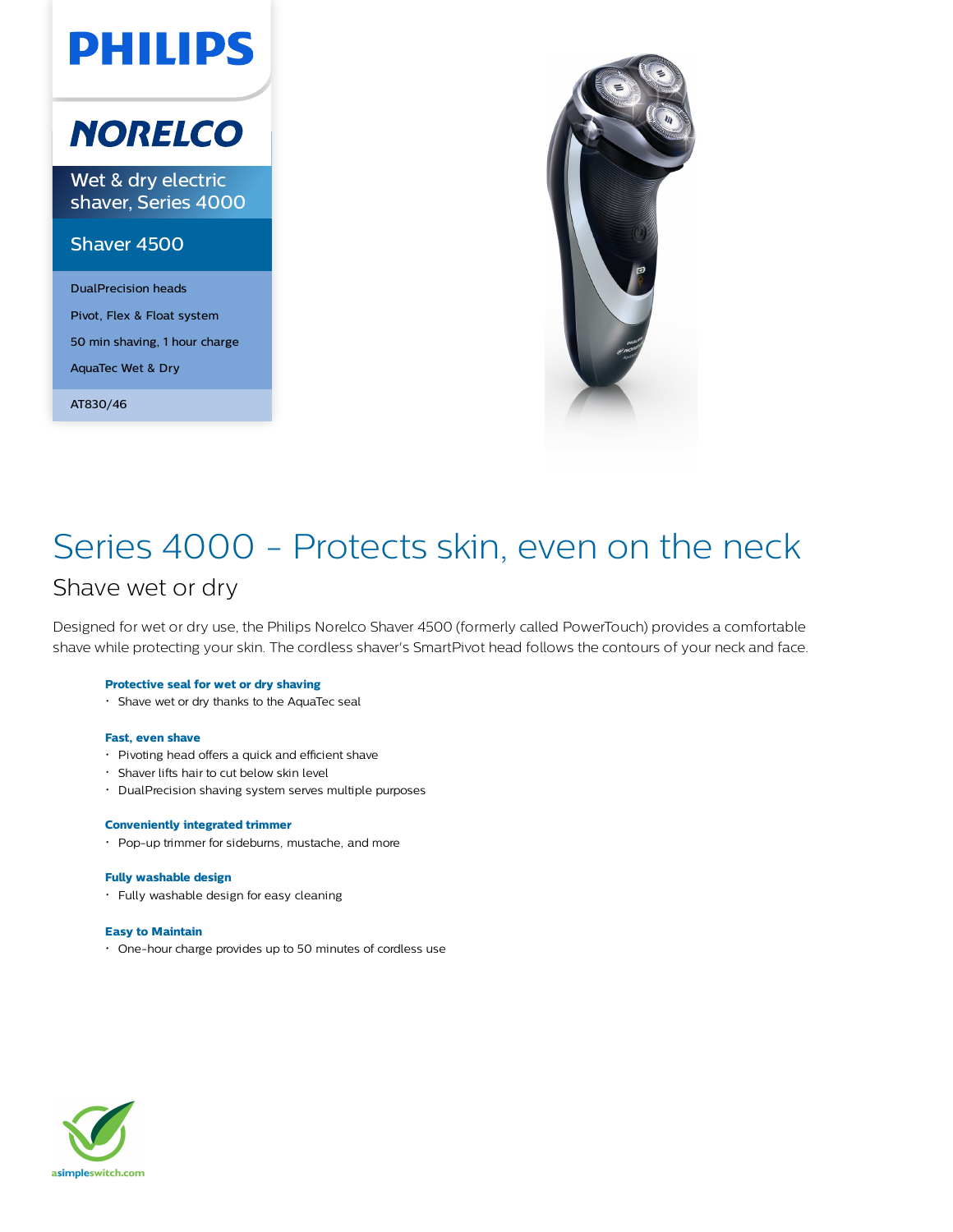### **Highlights**

#### **Aquatec - Wet or Dry shaving**



The Philips Norelco AT830 PowerTouch Cordless Razor lets you shave any way you want. An Aquatec seal gives you the option of either a comfortable dry shave or a refreshing wet shave with or without shaving cream or gel.

#### **Pivoting shaving heads**



The three shaving heads pivot to remain in close contact with the skin for a fast shave that's also gentle on the skin.

#### **Super Lift and Cut action**



Flexing heads automatically adjust to every curve of your face and neck to minimize pressure and skin irritation. These low-friction heads are rounded to further protect your skin. To cut comfortably below skin level, the shaver comes with patented Super Lift&Cut dual-action blades that lift hairs.

#### **DualPrecision shaving system**



For precise results, the AT830 PowerTouch features a DualPrecision shaving system designed to effectively shave both longer hairs and short stubble.

#### **Pop-up trimmer**



An integrated pop-up trimmer helps complete your facial hair grooming routine. This trimmer is ideal for trimming and shaping sideburns, goatees, mustaches, and more.

#### **Fully washable design**



For convenient care and maintenance, the AT830 PowerTouch is fully washable. After use, simply hold the shaver under running water to clean. This shaver also comes with a cleaning brush for more thorough cleanup.

#### **Rechargeable cordless**



Enjoy the convenience of cordless operation at home or on the road. One hour of charging provides up to 50 minutes of shaving time, and a quick-charge option gives you enough power for a single shave.



#### **Philips Green Logo**

Philips Green Products can reduce costs, energy consumption and CO2 emissions. How? They offer a significant environmental improvement in one or more of the Philips Green Focal Areas – Energy efficiency, Packaging, Hazardous substances, Weight, Recycling and disposal and Lifetime reliability.